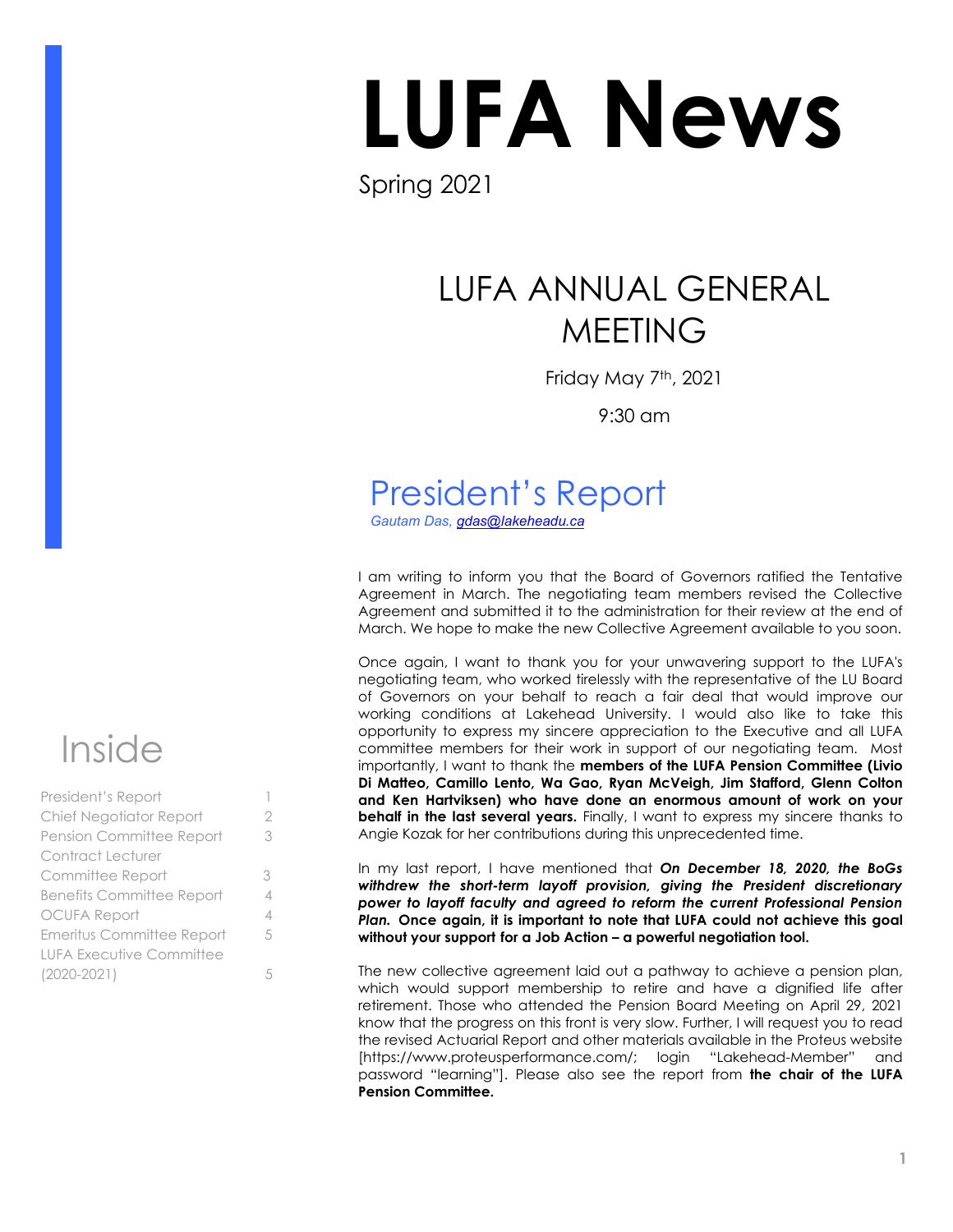Ken Hartviksen, LUFA's chief negotiator, reported in the last General Meeting on **February 26, 2021**, that the negotiation team fought for Faculty Equity Policy, Collegial Governance, Conflicts of Interest, and to improve the working condition of Contract Lecturers. Although they were not successful in resolving these issues, the conversation during the negotiations will provide pathways forward for the next round of negotiation, starting in early next year. **It is important to note that LUFA achieved a huge gain for the Contract Lecturer members – Removal of employer CPP premium during the life of the new CA (2020- 2022), which will increase employer contribution to their pension.** 

In the following paragraphs, I will summarise some of the information you may find beneficial.

**Attending Faculty Council Meeting:** To make the membership and Dean aware of the substantive changes in the new Collective Agreement, LUFA has started attending and presenting at the faculty council meeting. **Lynn Martin, Debra Gold** and I have attended three faculty councils (Health and Behavioural Sciences, Social Sciences and Humanities, and Education) so far. We are waiting to hear from other faculties.

**Pre-Senate Meetings:** In my last report, I have mentioned that LUFA is hosting Pre-Senate meetings regularly. One of the issues we discussed in the recent meetings is the most critical issues Lakehead University's governance system faces - **the Imbalance in Senate Committees' composition**. Unfortunately, the Imbalance between the administration and faculty representations at various levels of governance can have far-reaching consequences. We have seen recently at one of the institutions in the Province of Ontario, where the Senate passed motions under duress which is detrimental for the institution and most importantly for faculty members and students. LUFA has received several suggestions on how to remove the Imbalance, one of them was to increase the number of members from each faculty. Please see the article posted in LUFA website to get a glimpse of why it is important to restore Collegial Governance. **[\[https://lufa.org/collegial-governance-what](https://lufa.org/collegial-governance-what-you-need-to-know/)[you-need-to-know/\]](https://lufa.org/collegial-governance-what-you-need-to-know/)** 

Further, I have discussed the issues of **Imbalance in Senate Committees' composition** with the chairs of several Senate Committees and some senior senators. I hope we will see a positive change happening on various fronts soon – "*this is our university, and we have to work together and lead this institution towards a brighter future*". The recent development in a number of institutions in the Province, makes me think more than ever that administration members are holding office for a limited time, and *their actions/decisions have long-term consequences.* I will request you to join the Pre-Senate Session and participate in the discussion. *[Please see LUFA Communiqué – February 9, 2021, for further information on the issue of Imbalance in the Senate Committees]*

**Intellectual Property Issues:** I am repeating this from my previous report that exercises caution when entering into agreements with the Office of Innovation, Partnerships and Economic Development (IPED), formerly the Economic

Development and Innovation (EDI) office. Most importantly, if you are interested in filing a patent application or signing NDA with companies, you may lose some of your rights as defined in the CA if you are not careful. **[Please see the past Newsletter report from the Chief Grievance Officer].** 

Faculty Engagement Session: LUFA will arrange Faculty Engagement Sessions in the coming months. LUFA started attending the Faculty Council Meetings and bring information to the membership related to the substantive changes in the new Collective Agreement. Please encourage your colleagues to participate in various LUFA meetings. Once again, *it is your association, and your involvement is crucial.* 

Further updates and additional information are available to you via **LUFA Communiqué** and the **LUFA website.** I encourage you to consult them as often as you are able. Also, Mrs. Angie Kozak, myself, and the other LUFA Executive members are available to answer any questions or concerns you may have. In solidarity,

## Chief Negotiator Report

*Ken Hartviksen [Ken.hartviksen@lakeheadu.ca](mailto:Ken.hartviksen@lakeheadu.ca)* 

Final editing of the New 2020-2022 Collective Agreement is nearing its end. We hope to have electronic and hard copies of the new Agreement in the near future.

Work has begun on a number of fronts as a consequence of the end of bargaining. This includes:

- First meeting of the Joint Benefits Committee with Dr. ShiKui Wu elected as chair and next meeting scheduled for June 3
- Steps to assemble a Joint Committee on Diverse Scholarship have been taken
- Administration has started the due diligence process on pension reform.

At this time, it is important to acknowledge and thank the members of the LUFA Negotiating Team 2020 who put service to the membership and the University ahead of their own personal and professional lives.

Let us all recognize and thank:

Debra Gold Jennifer Jarman Camillo Lento Taina Maki Chahal Lynn Martin Rob Mawhinney Karen Poole

The Negotiating Team was supplemented and complemented through the work of Angie Kozak. Angie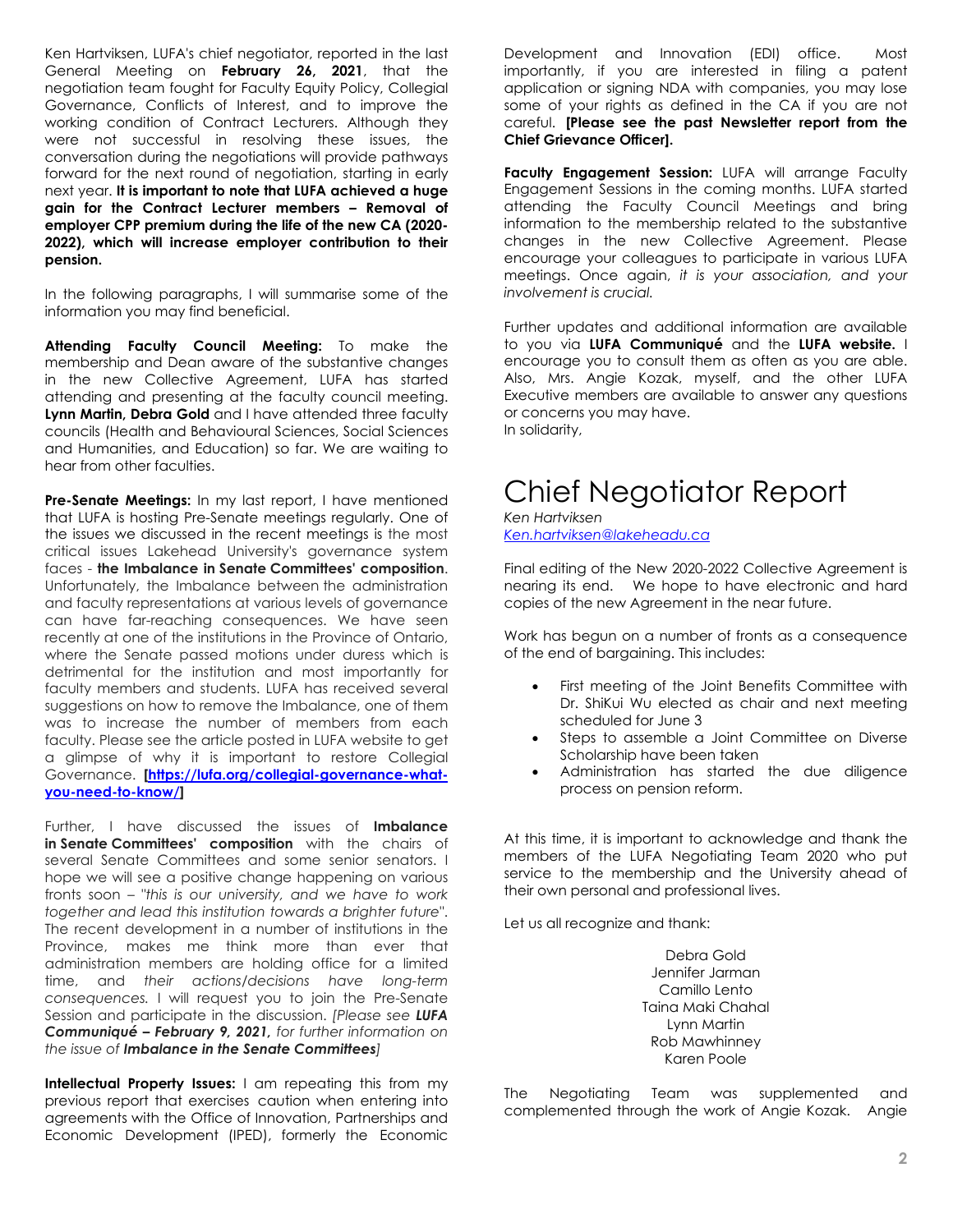thank you for never missing a step from start to last despite your personal loss.

LUFA President Dr. Gautam Das was a tireless extramember of the Negotiating Team and I am ever grateful for his work and support.

The Action Team led by Scott Hamilton and Moira Davidson managed to generate information resources for the membership in very short timelines under significant stress. The success of the Strike Vote that led to a successful conclusion of negotiations would not have been possible without their teams efforts.

Many thanks the membership, especially those of you who shared your thoughts about how the conditions of work at Lakehead University could be improved. Your willingness to attend engagement meetings and to speak out allowed the Negotiating Team to be thoroughly briefed on the issues.

It was an honour and pleasure for me to work with such a talented, engaged and knowledgeable group of professionals.

Respectfully submitted

## Pension Committee Report

*Glenn Colton, Chair[, glenn.colton@lakeheadu.ca](mailto:glenn.colton@lakeheadu.ca)*

The Lakehead University Professional Plan has produced a year-to-date rate of return of 4.1% for the three-month period ending March 31, 2021, with a monthly return of 2.5% for the month of March. While past results are no guarantee of future returns, it is hoped that recent changes to the Plan's investment holdings (such as the introduction of new international growth and value funds) will further enhance future returns while preserving capital and minimizing downside risk.

The Pension Advisory Board met on March 4 and April 29, 2021. During the March meeting, a resolution was passed to amend the Professional Plan to allow for the University to make additional contributions on behalf of active members. The purpose of the amendment is to allow for the phasing in of the removal of the CPP contribution offset. The resolution marked an important milestone for plan members, bringing to fruition a change first proposed by the LUFA Pension Committee and negotiated by the LUFA Negotiating Team.

The Board's April meeting included a presentation by Eckler Associates detailing a revised actuarial report to replace the previously filed actuarial report dated October 2020. The principal revision identified in the report was in respect to "additional liabilities and an adjustment to Plan assets for an accrued retroactive lump sum payment owed to certain retirees in respect of changes in the way the 2000 plan amendment is administered." A lengthy discussion ensued on the implications of the revised report, and LUFA is monitoring this latest development very closely

to ensure that the pension rights of all members are fully protected.

## Contract Lecturer Committee Report

*Laurie Forbes ,Co-Chair, [laurie.forbes@lakeheadu.ca](mailto:laurie.forbes@lakeheadu.ca)  John Fell, Co-Chair, [john.fell@lakeheadu.ca](mailto:john.fell@lakeheadu.ca)*

On April 21, OCUFA's Contract Faculty-Faculty Complement Committee held its annual Social Media Day of Action. The CL/CL Committee participated by circulating information about the event to various constituencies, including LUSU and the Thunder Bay Labour Council.

The Committee's other end-of-term project was to review the surveys completed in the annual survey of Contract and Continuing Lecturers and to present the results on April 28 at the AGM. The many respondents constituted a large portion of our membership and included a good representation of CLs at all levels.

A number of issues concerning CLs remain unresolved. The survey noted there is a need for the Contract Lecturer Levels to be clearly explained and available in a document on the LUFA website. As well, job security is a concern. Even a Level III CL, after years of service, can suddenly cease to be an employee of Lakehead University depending on which courses continue to be offered by their department and who is teaching them.

The survey results highlighted some positives as well. This year's version of the survey featured some pandemicrelated questions, one of them pertaining to the degree of support provided for CLs in these times. It was noted that a number of the respondents indicated a high degree of satisfaction with the help they received from the Teaching Commons in transitioning to online delivery.

The AGM was well attended and the discussion lively. Thanks to all!

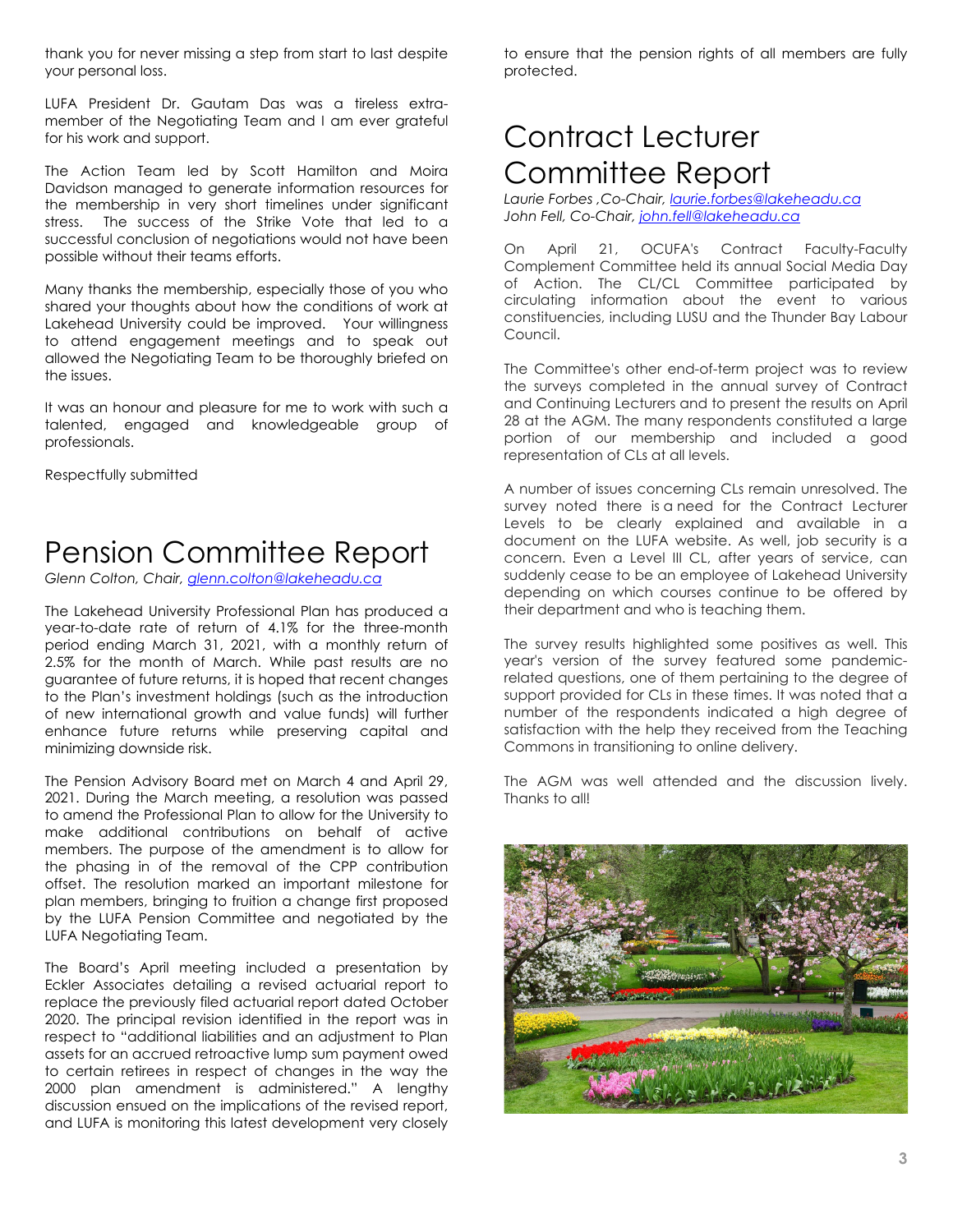#### Benefits Committee Report

ShiKui Wu, Chair, [shikui.wu@lakeheadu.ca](about:blank)

#### **Joint Benefits Committee**

Following the previous report in Winter 2021, the University has agreed to activate a Joint Benefits Committee to oversee the benefit plans such as Long-Term Disability (LTD). The Joint Benefits Committee consists of six members, and three members representing LUFA (LUFA President, LUFA Chief Negotiator and LUFA Benefits Committee Chair). The Joint Benefits Committee had its first meeting on April 22, 2021. At the meeting, the Committee elected the LUFA Benefits Committee Chair as the Chair of the Joint Benefits Committee. The LUFA representatives have requested the detailed data about the joint plans for review, and the Terms of Reference will be discussed at next meeting.

#### **Summary of Benefits Improvement/Changes in New Collective Agreement**

- 36.01 Pension and Benefits
	- Effective September 1, 2021, the residual amount of the 1% in the second year of the agreement will used for the following:
	- 1. improve vision care benefits from \$300 to \$500, every 24 months, at a cost of \$43,500 for members.
	- 2. SEE ALSO, LETTER OF UNDERSTANDING (NEW): PENSION CONTRIBUTIONS AND FUTURE PENSION REFORM for:
		- i. improve benefits for professional services (acupuncturist and nutritionist),
		- ii. improve benefits for mental health and behavioural services (Elder support, social workers, etc.)
- 36.01.06 Retired members beyond the age of 65 shall have the right to remain enrolled in plans  $(A)$  and  $(E)$  as of June 30, 1991. The retired member shall pay one hundred percent of the premium costs for his/her **their** coverage under 36.01.01 (A) and (E). If a retiree has chosen to take the health benefits available through Lakehead University, which are self-funded, upon death of the retiree the spouse may continue with the benefits provided that they are self-funded. **Any material change in benefits provided to retirees shall not take effect without prior notification of retirees through the duly elected Emeritus member of the LUFA Executive.**
- 36.01.08 Each Level 2 and 3 Contract Lecturer Members shall be entitled to access the services provided through the Employee Assistance Program at Lakehead University.

**Contract Lecturer members will be recognized for their years of service through the Annual University Service Recognition event.**

#### **Benefits Committee**

Shikui Wu, Chair (Business Administration) Robert Omeljanuk (Biology) Salimur Choudhury (Computer Science, Orillia) Ken Hartviksen (Business Administration, ex-officio member)

#### OCUFA Report

*Glenn Colton, [glenn.colton@lakeheadu.ca](mailto:glenn.colton@lakeheadu.ca)*

The OCUFA Board of Directors met on February 20, 2021, preceded by special meeting of Northern Ontario board representatives on February 19.

The Board of Directors Meeting focused on challenges facing the Laurentian University Faculty Association (LUFA) following Laurentian University's shocking filing for court protection under the *Companies' Creditors Arrangement Act (CCAA).* The meeting included a legal presentation on the CCAA proceedings by law firm Koskie Minsky and a discussion about the different ways OCUFA and its member associations have been supporting LUFA, including an advocacy week of meetings with MPPs, regional organizing work, a letter-writing campaign, among other actions.

In addition to the alarming events at Laurentian, board members also discussed OCUFA's priorities for the 2020-21 academic year and the challenges presented by the Ford government. The 2020-21 priorities, as identified by the OCUFA Board, are good jobs, university funding and capacity building.

On April 12, the devastating news broke that 69 programs had been cut at Laurentian and that 110 faculty members had lost their jobs. OCUFA has responded by calling for the resignation of Minister of Colleges and Universities Ross Romano and senior members of the Laurentian University administration. As OCUFA Executive Director Jenny Ahn has noted, the financial challenges Laurentian is facing are a direct result of "poorly considered and reckless administrative decisions and the erosion of public university funding," a sentiment echoed by OCUFA President Rahul Sapra: "If Ross Romano had done his job, none of these cuts would have occurred. Romano and the Ford government knew about the depths of Laurentian's financial difficulties for months, if not years. They had numerous opportunities to take action to avert this crisis. Instead, they chose to do nothing and betrayed the trust of Ontarians."

Members are encouraged to show their support for colleagues at Laurentian via the OCUFA website [\(www.ocufa.ca\)](http://www.ocufa.ca/) and [www.northernsolidarity.ca.](http://www.northernsolidarity.ca/)